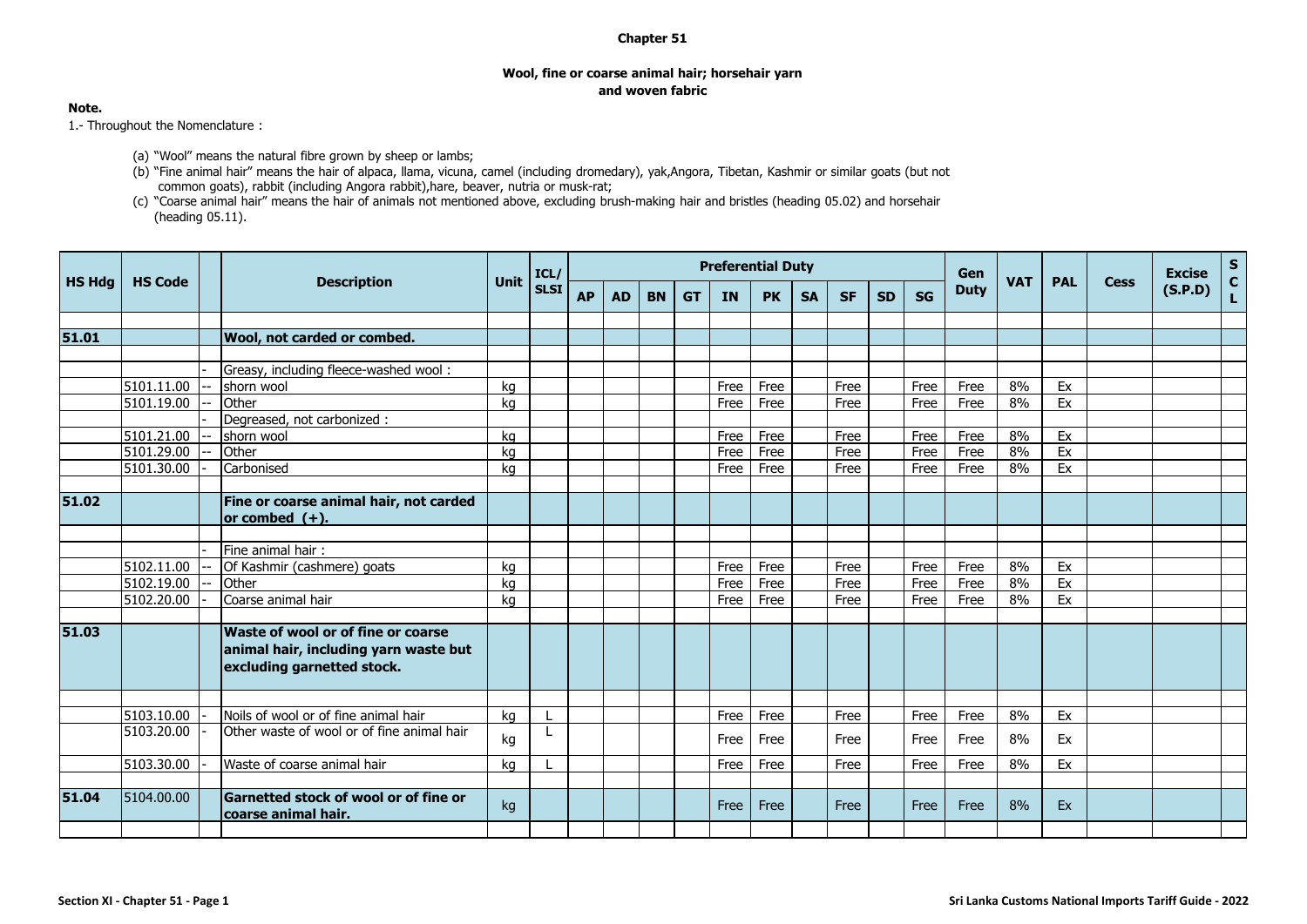|               | <b>HS Code</b> |                                                                                                          |             | ICL/        | <b>Preferential Duty</b> |           |           |           |           |              |           |           |           |              | Gen         |            |            |             | <b>Excise</b> | $\frac{{\sf s}}{{\sf c}}$ |
|---------------|----------------|----------------------------------------------------------------------------------------------------------|-------------|-------------|--------------------------|-----------|-----------|-----------|-----------|--------------|-----------|-----------|-----------|--------------|-------------|------------|------------|-------------|---------------|---------------------------|
| <b>HS Hda</b> |                | <b>Description</b>                                                                                       | <b>Unit</b> | <b>SLSI</b> | <b>AP</b>                | <b>AD</b> | <b>BN</b> | <b>GT</b> | <b>IN</b> | <b>PK</b>    | <b>SA</b> | <b>SF</b> | <b>SD</b> | <b>SG</b>    | <b>Duty</b> | <b>VAT</b> | <b>PAL</b> | <b>Cess</b> | (S.P.D)       | L.                        |
|               |                |                                                                                                          |             |             |                          |           |           |           |           |              |           |           |           |              |             |            |            |             |               |                           |
| 51.05         |                | Wool and fine or coarse animal hair,<br>carded or combed (including combed<br>wool in fragments) $(+)$ . |             |             |                          |           |           |           |           |              |           |           |           |              |             |            |            |             |               |                           |
|               |                |                                                                                                          |             |             |                          |           |           |           |           |              |           |           |           |              |             |            |            |             |               |                           |
|               | 5105.10.00     | Carded wool                                                                                              | kg          |             |                          |           |           |           | Free      | Free         |           | Free      |           | Free         | Free        | 8%         | Ex         |             |               |                           |
|               |                | Wool tops and other combed wool:                                                                         |             |             |                          |           |           |           |           |              |           |           |           |              |             |            |            |             |               |                           |
|               | 5105.21.00     | Combed wool in fragments                                                                                 | kg          |             |                          |           |           |           | Free      | Free         |           | Free      |           | Free         | Free        | 8%         | Ex         |             |               |                           |
|               | 5105.29.00     | Other                                                                                                    | kg          |             |                          |           |           |           | Free      | Free         |           | Free      |           | Free         | Free        | 8%         | Ex         |             |               |                           |
|               | 5105.31.00     | Fine animal hair, carded or combed :                                                                     |             |             |                          |           |           |           |           |              |           |           |           |              |             |            |            |             |               |                           |
|               |                | Of Kashmir (cashmere) goats                                                                              | kg          |             |                          |           |           |           | Free      | Free         |           | Free      |           | Free         | Free        | 8%         | Ex         |             |               |                           |
|               | 5105.39.00     | Other                                                                                                    | kg          |             |                          |           |           |           | Free      | Free<br>Free |           | Free      |           | Free<br>Free | Free        | 8%<br>8%   | Ex         |             |               |                           |
|               | 5105.40.00     | Coarse animal hair, carded or combed                                                                     | kg          |             |                          |           |           |           | Free      |              |           | Free      |           |              | Free        |            | Ex         |             |               |                           |
| 51.06         |                | Yarn of carded wool, not put up for<br>retail sale.                                                      |             |             |                          |           |           |           |           |              |           |           |           |              |             |            |            |             |               |                           |
|               |                |                                                                                                          |             |             |                          |           |           |           |           |              |           |           |           |              |             |            |            |             |               |                           |
|               | 5106.10.00     | Containing 85% or more by weight of wool                                                                 | kg          |             |                          |           |           |           | Free      | Free         |           | Free      |           | Free         | Free        | 8%         | Ex         |             |               |                           |
|               | 5106.20.00     | Containing less than 85% by weight of wool                                                               | kg          |             |                          |           |           |           | Free      | Free         |           | Free      |           | Free         | Free        | 8%         | Ex         |             |               |                           |
|               |                |                                                                                                          |             |             |                          |           |           |           |           |              |           |           |           |              |             |            |            |             |               |                           |
| 51.07         |                | Yarn of combed wool, not put up for<br>retail sale.                                                      |             |             |                          |           |           |           |           |              |           |           |           |              |             |            |            |             |               |                           |
|               |                |                                                                                                          |             |             |                          |           |           |           |           |              |           |           |           |              |             |            |            |             |               |                           |
|               | 5107.10.00     | Containing 85% or more by weight of wool                                                                 | kg          |             |                          |           |           |           | Free      | Free         |           | Free      |           | Free         | Free        | 8%         | Ex         |             |               |                           |
|               | 5107.20.00     | Containing less than 85% by weight of wool                                                               | kg          |             |                          |           |           |           | Free      | Free         |           | Free      |           | Free         | Free        | 8%         | Ex         |             |               |                           |
| 51.08         |                | Yarn of fine animal hair (carded or<br>combed), not put up for retail sale.                              |             |             |                          |           |           |           |           |              |           |           |           |              |             |            |            |             |               |                           |
|               | 5108.10.00     | Carded                                                                                                   | kg          |             |                          |           |           |           | Free      | Free         |           | Free      |           | Free         | Free        | 8%         | Ex         |             |               |                           |
|               | 5108.20.00     | Combed                                                                                                   | kg          |             |                          |           |           |           | Free      | Free         |           | Free      |           | Free         | Free        | 8%         | Ex         |             |               |                           |
|               |                |                                                                                                          |             |             |                          |           |           |           |           |              |           |           |           |              |             |            |            |             |               |                           |
| 51.09         |                | Yarn of wool or of fine animal hair, put<br>up for retail sale.                                          |             |             |                          |           |           |           |           |              |           |           |           |              |             |            |            |             |               |                           |
|               |                |                                                                                                          |             |             |                          |           |           |           |           |              |           |           |           |              |             |            |            |             |               |                           |
|               | 5109.10.00     | Containing 85% or more by weight of wool<br>or of fine animal hair                                       | kg          |             |                          |           |           |           | Free      | Free         |           | Free      |           | Free         | Free        | 8%         | Ex         |             |               |                           |
|               | 5109.90.00     | Other                                                                                                    | kg          |             |                          |           |           |           | Free      | Free         |           | Free      |           | Free         | Free        | 8%         | Ex         |             |               |                           |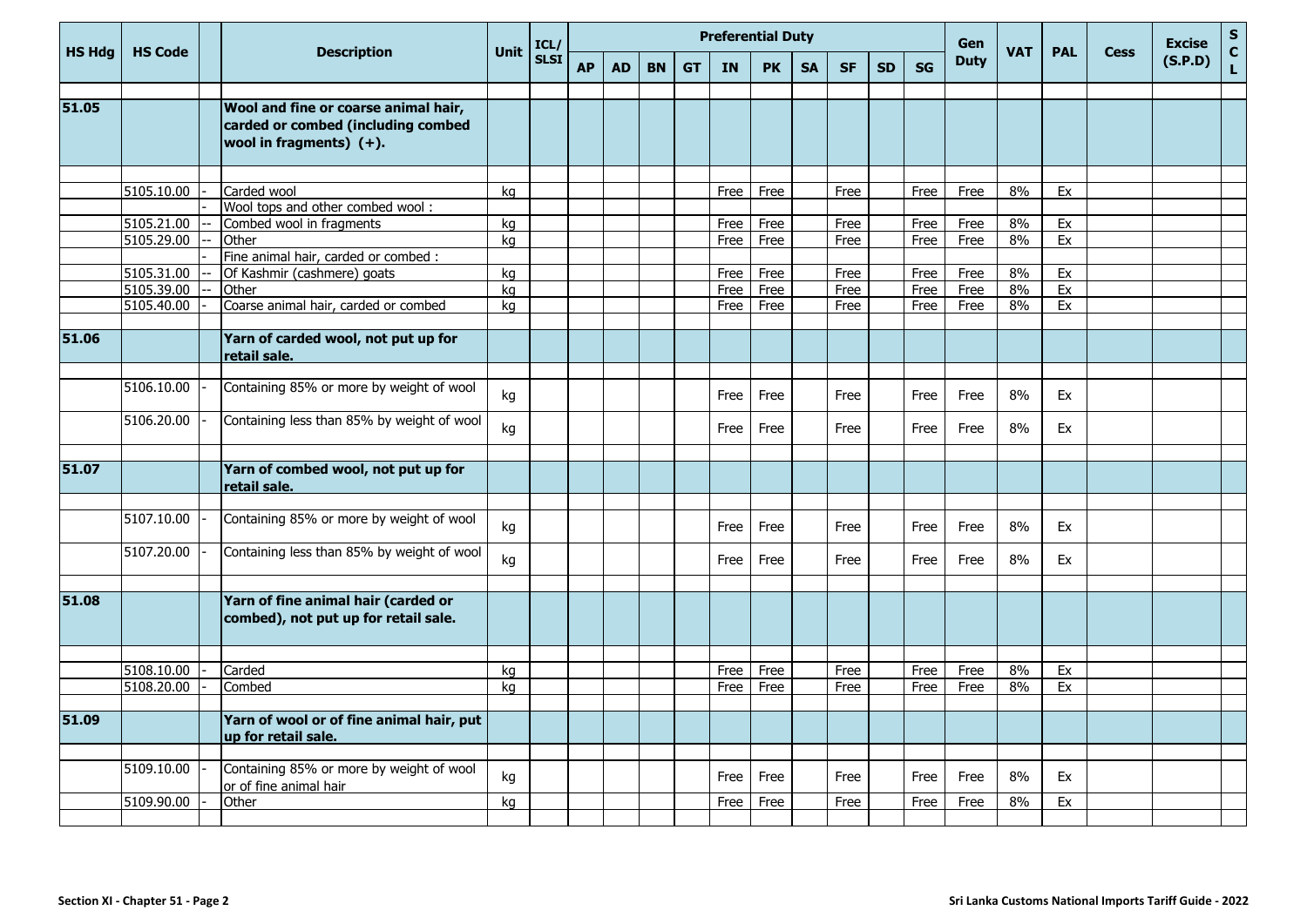|               |                |       | <b>Description</b>                                                                                                            |             | ICL/        |           |           |           |           |           | <b>Preferential Duty</b> |           |           |           |           | Gen         |            |            |                      | <b>Excise</b> | S            |
|---------------|----------------|-------|-------------------------------------------------------------------------------------------------------------------------------|-------------|-------------|-----------|-----------|-----------|-----------|-----------|--------------------------|-----------|-----------|-----------|-----------|-------------|------------|------------|----------------------|---------------|--------------|
| <b>HS Hdg</b> | <b>HS Code</b> |       |                                                                                                                               | <b>Unit</b> | <b>SLSI</b> | <b>AP</b> | <b>AD</b> | <b>BN</b> | <b>GT</b> | <b>IN</b> | <b>PK</b>                | <b>SA</b> | <b>SF</b> | <b>SD</b> | <b>SG</b> | <b>Duty</b> | <b>VAT</b> | <b>PAL</b> | <b>Cess</b>          | (S.P.D)       | $\mathbf{L}$ |
| 51.10         | 5110.00.00     |       | Yarn of coarse animal hair or of<br>horsehair (including gimped horsehair<br>yarn), whether or not put up for retail<br>sale. | kg          |             |           |           |           |           | Free      | Free                     |           | Free      |           | Free      | Free        | 8%         | Ex         |                      |               |              |
| 51.11         |                |       | Woven fabrics of carded wool or<br>carded fine animal hair                                                                    |             |             |           |           |           |           |           |                          |           |           |           |           |             |            |            |                      |               |              |
|               |                |       | Containing 85% or more by weight of wool<br>or of fine animal hair:                                                           |             |             |           |           |           |           |           |                          |           |           |           |           |             |            |            |                      |               |              |
|               | 5111.11.00     |       | Of a weight not exceeding 300 $g/m^2$                                                                                         | kg          |             |           |           |           |           | Free      | Free                     |           | Free      |           | Free      | Free        | $0\%$      | Ex         | $Rs.100/=$<br>per kg |               |              |
|               | 5111.19.00     |       | Other                                                                                                                         | kg          |             |           |           |           |           | Free      | Free                     |           | Free      |           | Free      | Free        | $0\%$      | Ex         | $Rs.100/=$<br>per kg |               |              |
|               | 5111.20.00     |       | Other, mixed mainly or solely with man-<br>made filaments                                                                     | kg          |             |           |           |           |           | Free      | Free                     |           | Free      |           | Free      | Free        | $0\%$      | Ex         | $Rs.100/=$<br>per kg |               |              |
|               | 5111.30.00     |       | Other, mixed mainly or solely with man-<br>made staple fibres                                                                 | kg          |             |           |           |           |           | Free      | Free                     |           | Free      |           | Free      | Free        | $0\%$      | Ex         | $Rs.100/=$<br>per kg |               |              |
|               | 5111.90.00     |       | Other                                                                                                                         | kg          |             |           |           |           |           | Free      | Free                     |           | Free      |           | Free      | Free        | $0\%$      | Ex         | $Rs.100/=$<br>per kg |               |              |
| 51.12         |                |       | Woven fabrics of combed wool or of<br>combed fine animal hair.                                                                |             |             |           |           |           |           |           |                          |           |           |           |           |             |            |            |                      |               |              |
|               |                |       | Containing 85% or more by weight of wool<br>or of fine animal hair :                                                          |             |             |           |           |           |           |           |                          |           |           |           |           |             |            |            |                      |               |              |
|               | 5112.11.00     |       | Of a weight not exceeding 200 g/m <sup>2</sup>                                                                                | kg          |             |           |           |           |           | Free      | Free                     |           | Free      |           | Free      | Free        | $0\%$      | Ex         | $Rs.100/=$<br>per kg |               |              |
|               | 5112.19.00     | $---$ | Other                                                                                                                         | kg          |             |           |           |           |           | Free      | Free                     |           | Free      |           | Free      | Free        | $0\%$      | Ex         | $Rs.100/=$<br>per kg |               |              |
|               | 5112.20.00     |       | Other, mixed mainly or solely with man-<br>made filaments                                                                     | kg          |             |           |           |           |           |           | Free Free                |           | Free      |           | Free      | Free        | $0\%$      | Ex         | $Rs.100/=$<br>per kg |               |              |
|               | 5112.30.00     |       | Other, mixed mainly or solely with man-<br>made staple fibres                                                                 | kg          |             |           |           |           |           |           | Free Free                |           | Free      |           | Free      | Free        | $0\%$      | Ex         | $Rs.100/=$<br>per kg |               |              |